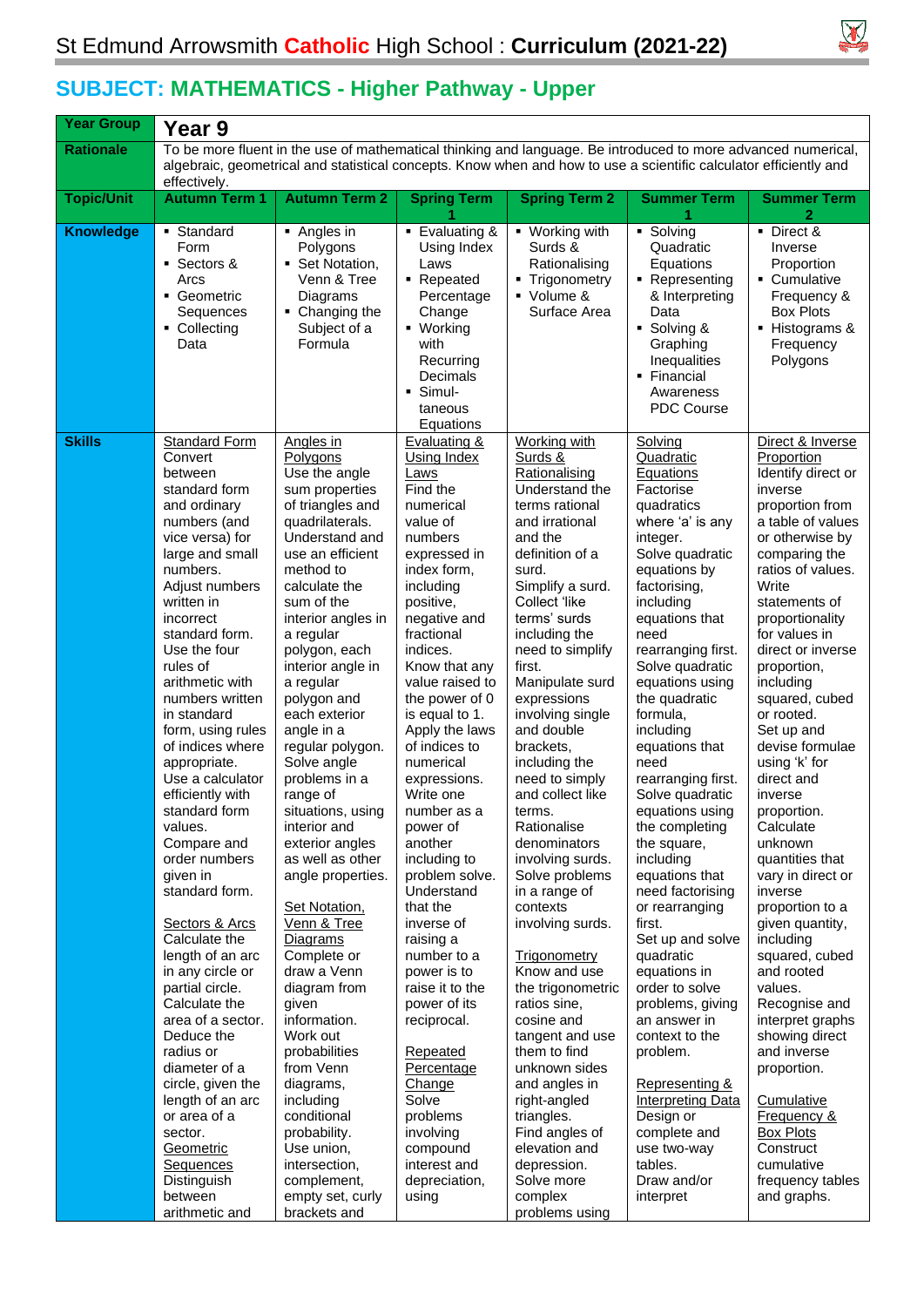| geometric                            | universal set    | multipliers         | the trig. ratios,              | composite and        | Find the median,   |
|--------------------------------------|------------------|---------------------|--------------------------------|----------------------|--------------------|
| sequences.                           | notation, both   | efficiently.        | including                      | dual bar charts.     | quartliles and     |
| Find the                             | when using       | Work out a          | Pythagoras'                    | Draw and/or          | IQR using a        |
| common ratio in                      | Venn diagrams    | single              | theorem, simple                | interpret pie        | cumulative         |
| a geometric                          | or without.      | multiplier for a    | bearings, area &               | charts, including    | frequency          |
| sequence and                         | Draw or          | repeated            | perimeter and                  | comparing two        | graph.             |
| use it to                            | complete a tree  | proportional        | angle properties.              | pie charts that      | Interpret          |
|                                      |                  |                     | Know the exact                 |                      | cumulative         |
| continue a                           | diagram from     | change.             |                                | represent            |                    |
| sequence.                            | given            | <b>Working with</b> | values of sin $\theta$ ,       | different sample     | frequency          |
| Find missing                         | information.     | Recurring           | $\cos \theta$ and tan $\theta$ | sizes.               | graphs in order    |
| terms in a                           | Understand the   | Decimals            | for 0°, 30°, 45°               | Solving &            | to solve a range   |
| geometric                            | use of the AND   | Decide              | and 60° and 90°                | Graphing             | of problems in     |
| sequence using                       | and OR rule in a | whether a           | for sin $\theta$ and cos       | Inequalities         | context.           |
| the common                           | tree diagram.    | fraction is         | $\theta$ only.                 | Solve two linear     | Construct a box    |
| ratio.                               | Calculate the    | recurring or        |                                | inequalities, find   | plot from raw      |
|                                      | probability of   | terminating by      |                                | the solutions        | data or from       |
|                                      | combined         |                     | Volume &                       | sets and             | calculations or a  |
| <b>Collecting Data</b><br>Understand |                  | writing its         | Surface Area                   |                      |                    |
|                                      | events using a   | denominator in      | Find the surface               | compare them         | cumulative         |
| primary and                          | tree diagram for | prime factor        | area of prisms                 | to see which         | frequency          |
| secondary data                       | independent and  | form                | made from                      | value(s) satisfies   | graph.             |
| and know                             | dependent        | Convert a           | triangles and/or               | both                 | Interpret a box    |
| advantages and                       | events as well   | fraction to a       | rectangles,                    | inequalities.        | plot, including in |
| disadvantages                        | as unconditional | recurring           | including                      | Solve linear         | the context of a   |
| of both.                             | and conditional  | decimal.            | composite                      | inequalities in      | problem.Use        |
| Understand                           | probability.     | Convert a           | prisms.                        | two variables        | cumulative         |
| discrete,                            |                  | recurring           |                                | both                 | frequency          |
|                                      |                  |                     | Find the surface               |                      |                    |
| continuous,                          | Changing the     | decimal to a        | area of a                      | algebraically        | graphs and/or      |
| quantitative and                     | Subject of a     | fraction.           | cylinder.                      | and graphically.     | box plots to       |
| qualitative data                     | Formula          | Solve               | Find the surface               | Show the             | compare two        |
| and classify                         | Change the       | problems            | area of a                      | solutions set of     | data               |
| given data                           | subject of a     | involving the       | pyramid.                       | several              | distributions,     |
| correctly.                           | simple linear    | conversion of       | Find the surface               | inequalities in      | giving an          |
| Understand the                       | one or two-step  | recurring           | area of a                      | two variables        | interpretation in  |
| terms sample,                        | formula or       | decimals.           | sphere.                        | through regions      | the context of     |
| census and                           | equation.        |                     | Find the surface               | on a set of          | the situation.     |
| population.                          | Change the       | <b>Simultaneous</b> | area of a cone.                | graphs.              |                    |
| Identify sources                     | subject of a     | Equations           | Find the volume                |                      | Histograms &       |
| of bias when                         | formula or       | Solve a pair of     |                                | Financial            | Frequency          |
|                                      |                  | linear              | of prisms made                 |                      | Polygons           |
| sampling and<br>understand how       | equation         | simultaneous        | of rectilinear                 | <b>Awareness PDC</b> |                    |
|                                      | involving        |                     | shapes,                        | Course               | Draw               |
| to reduce bias                       | fractions or     | equations           | including                      | Role play and        | histograms with    |
| through altering                     | small powers of  | using               | cuboids,                       | model real-life      | equal class        |
| sampling                             | the subject.     | elimination,        | triangular prisms              | scenarios of         | intervals.         |
| methods.                             | Change the       | including           | and composite                  | managing a           | Draw               |
| Calculate the                        | subject of a     | working with        | shapes.                        | household            | histograms with    |
| size of a                            | formula or       | fractional and      | Find the volume                | budget, given a      | unequal class      |
| stratified                           | equation where   | negatives           | of a cylinder.                 | range of             | intervals, using   |
| sample.                              | the subject      | solutions.          | Find the volume                | different            | frequency          |
| Use 'Capture-                        | appears on both  | Identify the        | of a pyramid.                  | variables            | density.           |
| Recapture'                           | sides of the     | solutions of        | Find the volume                | regarding gross      | Complete a         |
| techniques to                        | original, using  | simultaneous        |                                | and net wages,       | histogram with     |
| calculate solve                      |                  |                     | of a sphere.                   |                      |                    |
|                                      | factorising to   | equations           | Find the volume                | unexpected bills     | unequal class      |
| problems with                        | support.         | drawn               | of a cone.                     | and the seen         | intervals from     |
| sample sizes.                        |                  | graphically.        | Solve a range of               | and hidden           | given data.        |
|                                      |                  | Set up              | problems                       | costs of             | Construct a        |
|                                      |                  | simultaneous        | involving volume               | maintaining a        | grouped            |
|                                      |                  | equations to        | and/or surface                 | house and            | frequency table    |
|                                      |                  | represent a         | area                           | family.              | from a             |
|                                      |                  | situation and       |                                | Learn about          | histogram.         |
|                                      |                  | solve within        |                                | credit, debt, tax,   | Estimate the       |
|                                      |                  | the context of      |                                | VAT and other        | mean from a        |
|                                      |                  | the problem.        |                                | issues related to    |                    |
|                                      |                  |                     |                                |                      | histogram.         |
|                                      |                  |                     |                                | job salaries,        | Estimate the       |
|                                      |                  |                     |                                | income,              | median from a      |
|                                      |                  |                     |                                | borrowing,           | histogram.         |
|                                      |                  |                     |                                | saving and           | Estimate the       |
|                                      |                  |                     |                                | spending             | frequency of a     |
|                                      |                  |                     |                                | money.               | specified interval |
|                                      |                  |                     |                                | Discuss when         | anywhere within    |
|                                      |                  |                     |                                | debt can be a        | a histogram.       |
|                                      |                  |                     |                                | positive thing       |                    |
|                                      |                  |                     |                                | and when it is       |                    |
|                                      |                  |                     |                                |                      |                    |

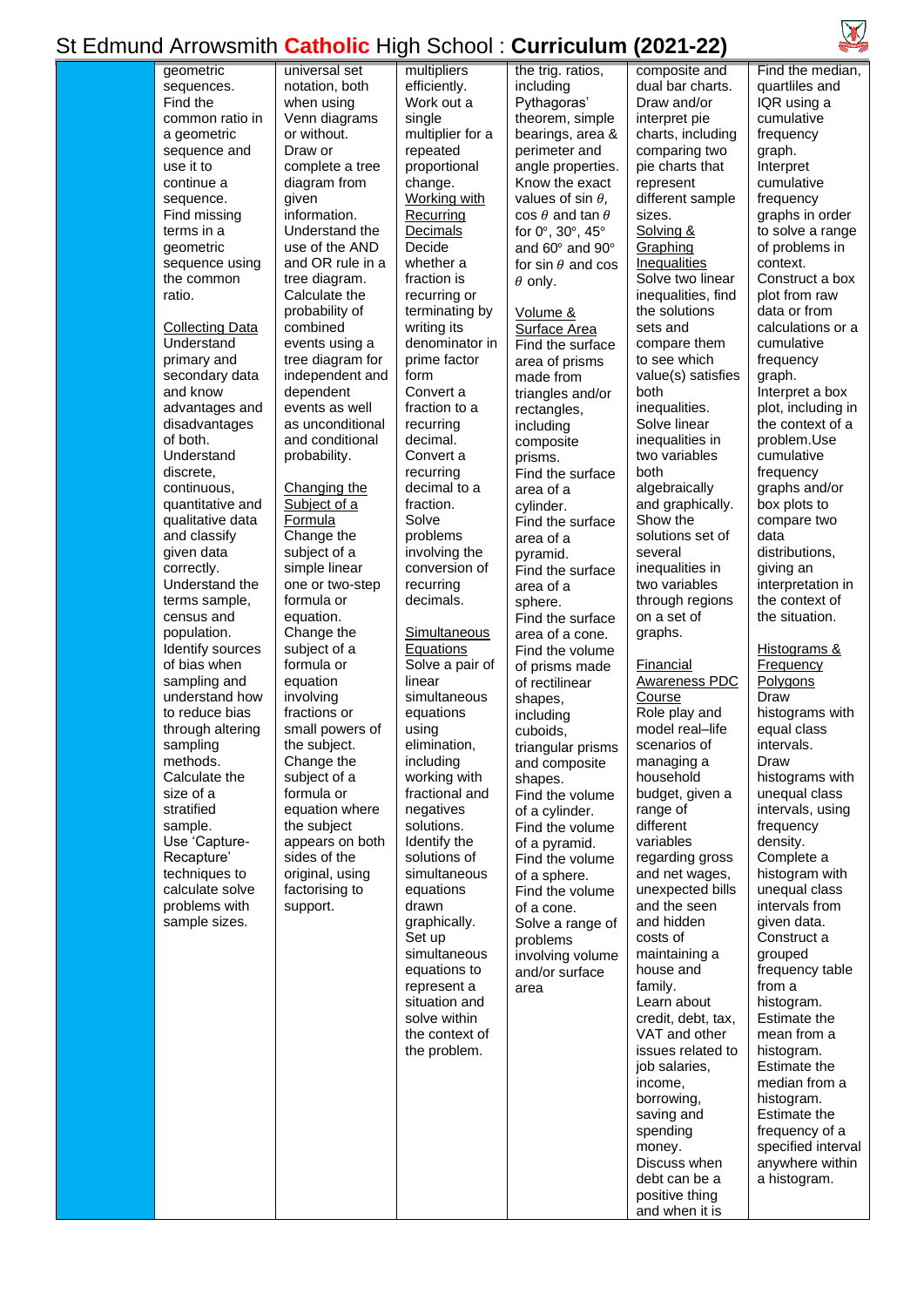

|                  |              |                                       |              |               | not, and how to<br>avoid getting<br>into debt.<br>Consider the<br>amount of<br>income tax paid<br>from a range of<br>salaries.<br>Look at the<br>range of<br>methods used in<br>modern day<br>banking. | Construct and<br>plot frequency<br>polygons.<br>Interpret<br>frequency<br>polygons<br>including when<br>comparing data<br>distributions. |
|------------------|--------------|---------------------------------------|--------------|---------------|--------------------------------------------------------------------------------------------------------------------------------------------------------------------------------------------------------|------------------------------------------------------------------------------------------------------------------------------------------|
| Assess-<br>ments | Assessment 8 | Assessment 9<br>moved to this<br>term | Assessment 9 | Assessment 10 | Assessment 11                                                                                                                                                                                          | EOY<br>Assessment                                                                                                                        |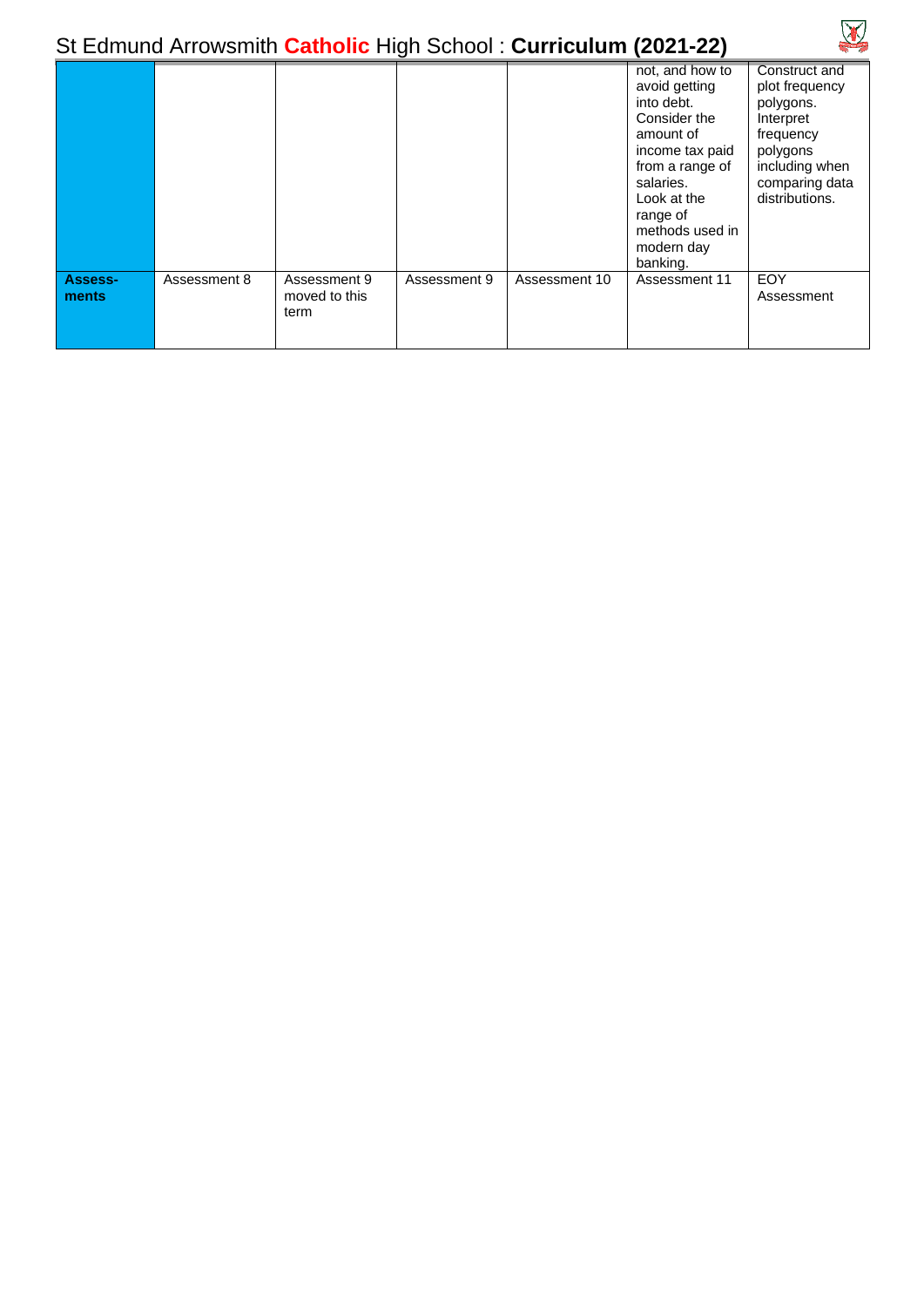

# **SUBJECT: MATHEMATICS – Higher Pathway - Lower**

| <b>Rationale</b><br>To be more fluent in the use of mathematical thinking and language. Be introduced to more advanced numerical,<br>algebraic, geometrical and statistical concepts. Know when and how to use a scientific calculator efficiently and<br>effectively.<br><b>Topic/Unit</b><br><b>Autumn Term 2</b><br><b>Autumn Term 1</b><br><b>Spring Term</b><br><b>Spring Term 2</b><br><b>Summer Term</b><br><b>Summer Term</b><br>2<br>$\overline{\phantom{a}}$ Solving<br>• Working with<br>• Direct &<br><b>Knowledge</b><br>• Standard<br>• Angles in<br>■ Evaluating &<br>Form<br>Surds &<br>Quadratic<br>Polygons &<br>Using Index<br>Inverse<br>Equations<br>• Circles,<br><b>Parallel Lines</b><br>Laws<br>Rationalising<br>Proportion<br>Sectors &<br>• Set Notation,<br>• Repeated<br>• Trigonometry<br>• Representing<br>• Cumulative<br>• Volume &<br>Arcs<br>Venn & Tree<br>Percentage<br>& Interpreting<br>Frequency &<br>Surface Area<br><b>Box Plots</b><br>• Geometric<br>Diagrams<br>Change &<br>Data<br>• Solving &<br>$\blacksquare$ Changing the<br>Reverse<br>■ Histograms &<br>Sequences<br>• Collecting<br>Subject of a<br>Percentages<br>Graphing<br>Frequency<br>• Working<br>Data<br>Formula<br>Inequalities<br>Polygons<br>with<br>• Financial<br>Recurring<br>Awareness<br><b>PDC Course</b><br>Decimals<br>• Simul-<br>taneous<br>Equations<br><b>Skills</b><br><b>Standard Form</b><br>Direct & Inverse<br>Angles in<br><b>Evaluating &amp;</b><br><b>Working with</b><br>Solving<br>Polygons &<br>Convert<br>Using Index<br>Surds &<br>Quadratic<br>Proportion<br>Parallel Lines<br>Identify direct or<br>between<br>Rationalising<br><b>Equations</b><br>Laws<br>Use the angle<br>Find the<br>Understand the<br>Solve quadratic<br>standard form<br>inverse<br>and ordinary<br>properties of<br>numerical<br>terms rational<br>equations by<br>proportion from<br>parallel lines to<br>factorising,<br>numbers (and<br>value of<br>and irrational<br>a table of values<br>and the<br>vice versa) for<br>find missing<br>numbers<br>including<br>or otherwise by<br>large and small<br>angles<br>expressed in<br>definition of a<br>equations that<br>comparing the<br>ratios of values.<br>numbers.<br>(alternate,<br>index form,<br>surd.<br>need<br>Adjust numbers<br>including<br>Understand and<br>rearranging first.<br>Write<br>corresponding,<br>written in<br>co-interior)<br>positive,<br>Solve quadratic<br>statements of<br>use surd<br>incorrect<br>giving clear<br>negative and<br>notation.<br>equations using<br>proportionality<br>standard form.<br>fractional<br>Simplify a surd.<br>the quadratic<br>for values in<br>reasoning.<br>indices.<br>Collect 'like<br>Use the four<br>Identify and use<br>formula,<br>direct or inverse<br>rules of<br>Know that any<br>terms' surds<br>including<br>vertically<br>proportion,<br>arithmetic with<br>opposite angles.<br>value raised to<br>including the<br>equations that<br>including<br>Use the angle<br>the power of 0<br>need to simplify<br>squared, cubed<br>numbers written<br>need<br>sum properties<br>first.<br>rearranging first.<br>or rooted.<br>in standard<br>is equal to 1.<br>of triangles and<br>Apply the laws<br>Manipulate surd<br>Set up and solve<br>form, using rules<br>Set up and<br>of indices where<br>quadrilaterals.<br>of indices to<br>expressions<br>quadratic<br>devise formulae<br>Understand and<br>numerical<br>involving single<br>equations in<br>using 'k' for<br>appropriate.<br>and double<br>Use a calculator<br>use an efficient<br>order to solve<br>direct and<br>expressions.<br>method to<br>efficiently with<br>Write one<br>brackets,<br>problems, giving<br>inverse<br>standard form<br>including the<br>calculate the<br>number as a<br>an answer in<br>proportion.<br>need to simply<br>Calculate<br>values.<br>sum of the<br>power of<br>context to the<br>another<br>Compare and<br>interior angles in<br>and collect like<br>problem.<br>unknown<br>order numbers<br>a regular<br>including to<br>terms.<br>quantities that<br>problem solve,<br>given in<br>polygon, each<br>Rationalise<br>Representing &<br>vary in direct or<br>standard form.<br><b>Interpreting Data</b><br>interior angle in<br>in simple<br>denominators<br>inverse<br>a regular<br>involving simple<br>Design or<br>proportion to a<br>cases.<br>Circles, Sectors<br>polygon and<br>Understand<br>surds.<br>complete and<br>given quantity,<br>& Arcs<br>each exterior<br>that the<br>use two-way<br>including<br>Calculate the<br>angle in a<br>inverse of<br>tables.<br>squared, cubed<br><b>Trigonometry</b><br>Know and use<br>Draw and/or<br>and rooted<br>regular polygon.<br>raising a<br>area or<br>perimeter of<br>Solve angle<br>number to a<br>the trigonometric<br>interpret<br>values.<br>problems in a<br>ratios sine,<br>composite<br>power is to<br>composite and<br>Recognise and<br>range of<br>dual bar charts.<br>shapes made<br>raise it to the<br>cosine and<br>interpret graphs<br>from circles and<br>situations, using<br>power of its<br>Draw and/or<br>showing direct<br>tangent and use<br>and inverse<br>parts of circles,<br>interior and<br>reciprocal.<br>them to find<br>interpret pie<br>including semi-<br>exterior angles<br>unknown sides<br>charts, including<br>proportion.<br>circles and<br>as well as other<br>and angles in<br>Repeated<br>comparing two | <b>Year Group:</b> | Year 9 - 2021-2022 |                   |  |  |
|---------------------------------------------------------------------------------------------------------------------------------------------------------------------------------------------------------------------------------------------------------------------------------------------------------------------------------------------------------------------------------------------------------------------------------------------------------------------------------------------------------------------------------------------------------------------------------------------------------------------------------------------------------------------------------------------------------------------------------------------------------------------------------------------------------------------------------------------------------------------------------------------------------------------------------------------------------------------------------------------------------------------------------------------------------------------------------------------------------------------------------------------------------------------------------------------------------------------------------------------------------------------------------------------------------------------------------------------------------------------------------------------------------------------------------------------------------------------------------------------------------------------------------------------------------------------------------------------------------------------------------------------------------------------------------------------------------------------------------------------------------------------------------------------------------------------------------------------------------------------------------------------------------------------------------------------------------------------------------------------------------------------------------------------------------------------------------------------------------------------------------------------------------------------------------------------------------------------------------------------------------------------------------------------------------------------------------------------------------------------------------------------------------------------------------------------------------------------------------------------------------------------------------------------------------------------------------------------------------------------------------------------------------------------------------------------------------------------------------------------------------------------------------------------------------------------------------------------------------------------------------------------------------------------------------------------------------------------------------------------------------------------------------------------------------------------------------------------------------------------------------------------------------------------------------------------------------------------------------------------------------------------------------------------------------------------------------------------------------------------------------------------------------------------------------------------------------------------------------------------------------------------------------------------------------------------------------------------------------------------------------------------------------------------------------------------------------------------------------------------------------------------------------------------------------------------------------------------------------------------------------------------------------------------------------------------------------------------------------------------------------------------------------------------------------------------------------------------------------------------------------------------------------------------------------------------------------------------------------------------------------------------------------------------------------------------------------------------------------------------------------------------------------------------------------------------------------------------------------------------------------------------------------------------------------------------------------------------------------------------------------------------------------------------------------------------------------------------------------------------------------------------------------------------------------------------------------------------------------------------------------------------------------------------------------------------------------------------------------------------------------------------------------------------------------------------------------------------------------------------------------------------------------------------------------------------------------------------------------------------------------------------------------------------------------------------------------------------------------------------------------------------------------------------------------------------|--------------------|--------------------|-------------------|--|--|
|                                                                                                                                                                                                                                                                                                                                                                                                                                                                                                                                                                                                                                                                                                                                                                                                                                                                                                                                                                                                                                                                                                                                                                                                                                                                                                                                                                                                                                                                                                                                                                                                                                                                                                                                                                                                                                                                                                                                                                                                                                                                                                                                                                                                                                                                                                                                                                                                                                                                                                                                                                                                                                                                                                                                                                                                                                                                                                                                                                                                                                                                                                                                                                                                                                                                                                                                                                                                                                                                                                                                                                                                                                                                                                                                                                                                                                                                                                                                                                                                                                                                                                                                                                                                                                                                                                                                                                                                                                                                                                                                                                                                                                                                                                                                                                                                                                                                                                                                                                                                                                                                                                                                                                                                                                                                                                                                                                                                                                             |                    |                    |                   |  |  |
|                                                                                                                                                                                                                                                                                                                                                                                                                                                                                                                                                                                                                                                                                                                                                                                                                                                                                                                                                                                                                                                                                                                                                                                                                                                                                                                                                                                                                                                                                                                                                                                                                                                                                                                                                                                                                                                                                                                                                                                                                                                                                                                                                                                                                                                                                                                                                                                                                                                                                                                                                                                                                                                                                                                                                                                                                                                                                                                                                                                                                                                                                                                                                                                                                                                                                                                                                                                                                                                                                                                                                                                                                                                                                                                                                                                                                                                                                                                                                                                                                                                                                                                                                                                                                                                                                                                                                                                                                                                                                                                                                                                                                                                                                                                                                                                                                                                                                                                                                                                                                                                                                                                                                                                                                                                                                                                                                                                                                                             |                    |                    |                   |  |  |
|                                                                                                                                                                                                                                                                                                                                                                                                                                                                                                                                                                                                                                                                                                                                                                                                                                                                                                                                                                                                                                                                                                                                                                                                                                                                                                                                                                                                                                                                                                                                                                                                                                                                                                                                                                                                                                                                                                                                                                                                                                                                                                                                                                                                                                                                                                                                                                                                                                                                                                                                                                                                                                                                                                                                                                                                                                                                                                                                                                                                                                                                                                                                                                                                                                                                                                                                                                                                                                                                                                                                                                                                                                                                                                                                                                                                                                                                                                                                                                                                                                                                                                                                                                                                                                                                                                                                                                                                                                                                                                                                                                                                                                                                                                                                                                                                                                                                                                                                                                                                                                                                                                                                                                                                                                                                                                                                                                                                                                             |                    |                    |                   |  |  |
| Percentage<br>right-angled<br>pie charts that<br>Cumulative<br>triangles.<br>Frequency &<br>Calculate the<br>Change<br>represent<br>Solve<br>Find angles of<br><b>Box Plots</b><br>length of an arc<br>Set Notation,<br>different sample<br>Venn & Tree<br>in any circle or<br>problems<br>elevation and<br>Construct<br>sizes.<br>involving<br>partial circle.<br>Diagrams<br>depression.<br>cumulative                                                                                                                                                                                                                                                                                                                                                                                                                                                                                                                                                                                                                                                                                                                                                                                                                                                                                                                                                                                                                                                                                                                                                                                                                                                                                                                                                                                                                                                                                                                                                                                                                                                                                                                                                                                                                                                                                                                                                                                                                                                                                                                                                                                                                                                                                                                                                                                                                                                                                                                                                                                                                                                                                                                                                                                                                                                                                                                                                                                                                                                                                                                                                                                                                                                                                                                                                                                                                                                                                                                                                                                                                                                                                                                                                                                                                                                                                                                                                                                                                                                                                                                                                                                                                                                                                                                                                                                                                                                                                                                                                                                                                                                                                                                                                                                                                                                                                                                                                                                                                                    |                    | quadrants.         | angle properties. |  |  |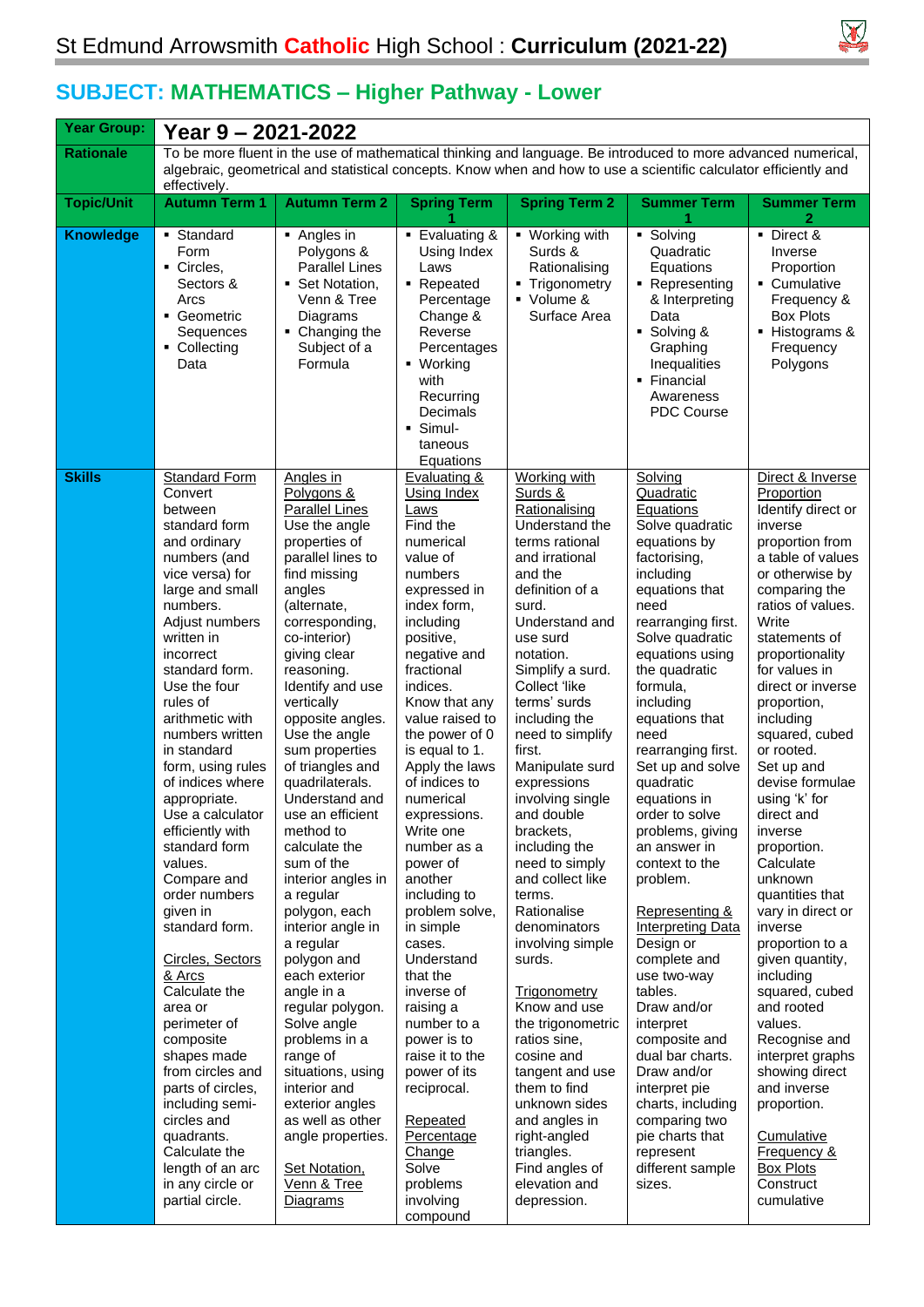| Calculate the          | Complete or      | interest and        | Solve problems                 | Solving &            | frequency tables   |
|------------------------|------------------|---------------------|--------------------------------|----------------------|--------------------|
| area of a sector.      | draw a Venn      | depreciation,       | using the trig.                | Graphing             | and graphs.        |
| Geometric              | diagram from     | using               | ratios, including              | Inequalities         | Find the median,   |
|                        |                  |                     | Pythagoras'                    | Solve two linear     |                    |
| Sequences              | given            | multipliers         |                                |                      | quartliles and     |
| Distinguish            | information.     | efficiently.        | theorem, simple                | inequalities, find   | IQR using a        |
| between                | Work out         | Work out a          | bearings, area &               | the solutions        | cumulative         |
| arithmetic and         | probabilities    | single              | perimeter and                  | sets and             | frequency          |
| geometric              | from Venn        | multiplier for a    | angle properties.              | compare them         | graph.             |
| sequences.             | diagrams,        | repeated            | Know the exact                 | to see which         | Interpret          |
| Find the               | including        | proportional        | values of sin $\theta$ ,       | value(s) satisfies   | cumulative         |
| common ratio in        | conditional      | change.             | $\cos \theta$ and tan $\theta$ | both                 | frequency          |
|                        |                  |                     |                                |                      |                    |
| a geometric            | probability.     | Find the            | for 0°, 30°, 45°               | inequalities.        | graphs in order    |
| sequence and           | Use union,       | original            | and 60° and 90°                | Solve linear         | to solve a range   |
| use it to              | intersection,    | amount after a      | for sin $\theta$ and cos       | inequalities in      | of problems in     |
| continue a             | complement,      | percentage          | $\theta$ only.                 | two variables        | context.           |
| sequence.              | empty set, curly | increase or         |                                | both                 | Construct a box    |
| Find missing           | brackets and     | decrease.           | Volume &                       | algebraically        | plot from raw      |
| terms in a             | universal set    |                     |                                | and graphically.     | data or from       |
|                        |                  |                     | Surface Area                   |                      |                    |
| geometric              | notation, both   | <b>Working with</b> | Find the surface               | Show the             | calculations or a  |
| sequence using         | when using       | Recurring           | area of prisms                 | solutions set of     | cumulative         |
| the common             | Venn             | Decimals            | made from                      | several              | frequency          |
| ratio.                 | diagrams and     | Decide              | triangles and/or               | inequalities in      | graph.             |
| <b>Collecting Data</b> | not.             | whether a           | rectangles,                    | two variables        | Interpret a box    |
| Understand             | Draw or          | fraction is         |                                | through regions      | plot, including in |
|                        |                  |                     | including                      |                      |                    |
| primary and            | complete a tree  | recurring or        | composite                      | on a set of          | the context of a   |
| secondary data         | diagram from     | terminating by      | prisms.                        | graphs.              | problem.           |
| and know               | given            | writing its         | Find the surface               |                      | Use raw data       |
| advantages and         | information.     | denominator in      | area of a                      | Financial            | with a box plot    |
| disadvantages          | Understand the   | prime factor        | cylinder.                      | <b>Awareness PDC</b> | or two box plots   |
| of both.               | use of the AND   | form.               | Find the surface               | Course               | to compare two     |
| Understand             | and OR rule in a | Convert a           |                                | Role play and        | data               |
|                        |                  |                     | area of a                      |                      |                    |
| discrete,              | tree diagram.    | fraction to a       | pyramid.                       | model real-life      | distributions,     |
| continuous,            | Calculate the    | recurring           | Find the surface               | scenarios of         | giving an          |
| quantitative and       | probability of   | decimal.            | area of a                      | managing a           | interpretation in  |
| qualitative data       | combined         | Convert a           | sphere.                        | household            | the context of     |
| and classify           | events using a   | recurring           | Find the surface               | budget, given a      | the situation.     |
| given data             | tree diagram for | decimal to a        | area of a cone.                | range of             |                    |
| correctly.             | independent and  | fraction.           |                                | different            | Histograms &       |
|                        |                  | Solve               | Find the volume                |                      |                    |
| Understand the         | dependent        |                     | of prisms made                 | variables            | Frequency          |
| terms sample,          | events as well   | problems            | of rectilinear                 | regarding gross      | Polygons           |
| census and             | as unconditional | involving the       | shapes,                        | and net wages,       | Draw               |
| population.            | and conditional  | conversion of       | including                      | unexpected bills     | histograms with    |
| Identify sources       | probability.     | recurring           | cuboids,                       | and the seen         | equal class        |
| of bias when           | Estimate the     | decimals.           | triangular prisms              | and hidden           | intervals.         |
| sampling and           | number of times  | <b>Simultaneous</b> | and composite                  | costs of             | Draw               |
| understand how         | an event will    | Equations           | shapes.                        | maintaining a        | histograms with    |
| to reduce bias         | happen from      | Solve a pair of     |                                | house and            | unequal class      |
|                        |                  |                     | Find the volume                |                      |                    |
| through altering       | given            | linear              | of a cylinder.                 | family.              | intervals, using   |
| sampling               | information and  | simultaneous        | Find the volume                | Learn about          | frequency          |
| methods.               | relative         | equations           | of a pyramid.                  | credit, debt, tax,   | density.           |
| Calculate the          | frequency.       | using               | Find the volume                | VAT and other        | Complete a         |
| size of a              | Changing the     | elimination,        | of a sphere.                   | issues related to    | histogram with     |
| stratified             | Subject of a     | including           | Find the volume                | job salaries,        | unequal class      |
| sample.                | Formula          | working with        | of a cone.                     | income,              | intervals from     |
| Use 'Capture-          | Change the       | fractional and      |                                | borrowing,           | given data.        |
|                        |                  |                     | Solve a range of               |                      |                    |
| Recapture'             | subject of a     | negatives           | problems                       | saving and           | Construct a        |
| techniques to          | simple linear    | solutions.          | involving volume               | spending             | grouped            |
| calculate solve        | one or two-step  | Identify the        | and/or surface                 | money.               | frequency table    |
| problems with          | formula or       | solutions of        | area.                          | Discuss when         | from a             |
| sample sizes.          | equation.        | simultaneous        |                                | debt can be a        | histogram.         |
|                        | Change the       | equations           |                                | positive thing       | Estimate the       |
|                        | subject of a     | drawn               |                                | and when it is       | mean from a        |
|                        |                  |                     |                                |                      |                    |
|                        | formula or       | graphically.        |                                | not, and how to      | histogram.         |
|                        | equation         | Set up              |                                | avoid getting        | Estimate the       |
|                        | involving        | simultaneous        |                                | into debt.           | median from a      |
|                        | fractions or     | equations to        |                                | Consider the         | histogram.         |
|                        | small powers of  | represent a         |                                | amount of            | Construct and      |
|                        | the subject.     | situation and       |                                | income tax paid      | plot frequency     |
|                        | Change the       | solve within        |                                | from a range of      |                    |
|                        |                  |                     |                                |                      | polygons.          |
|                        | subject of a     | the context of      |                                | salaries.            | Interpret          |
|                        | formula or       | the problem.        |                                | Look at the          | frequency          |
|                        | equation where   |                     |                                | range of             | polygons           |

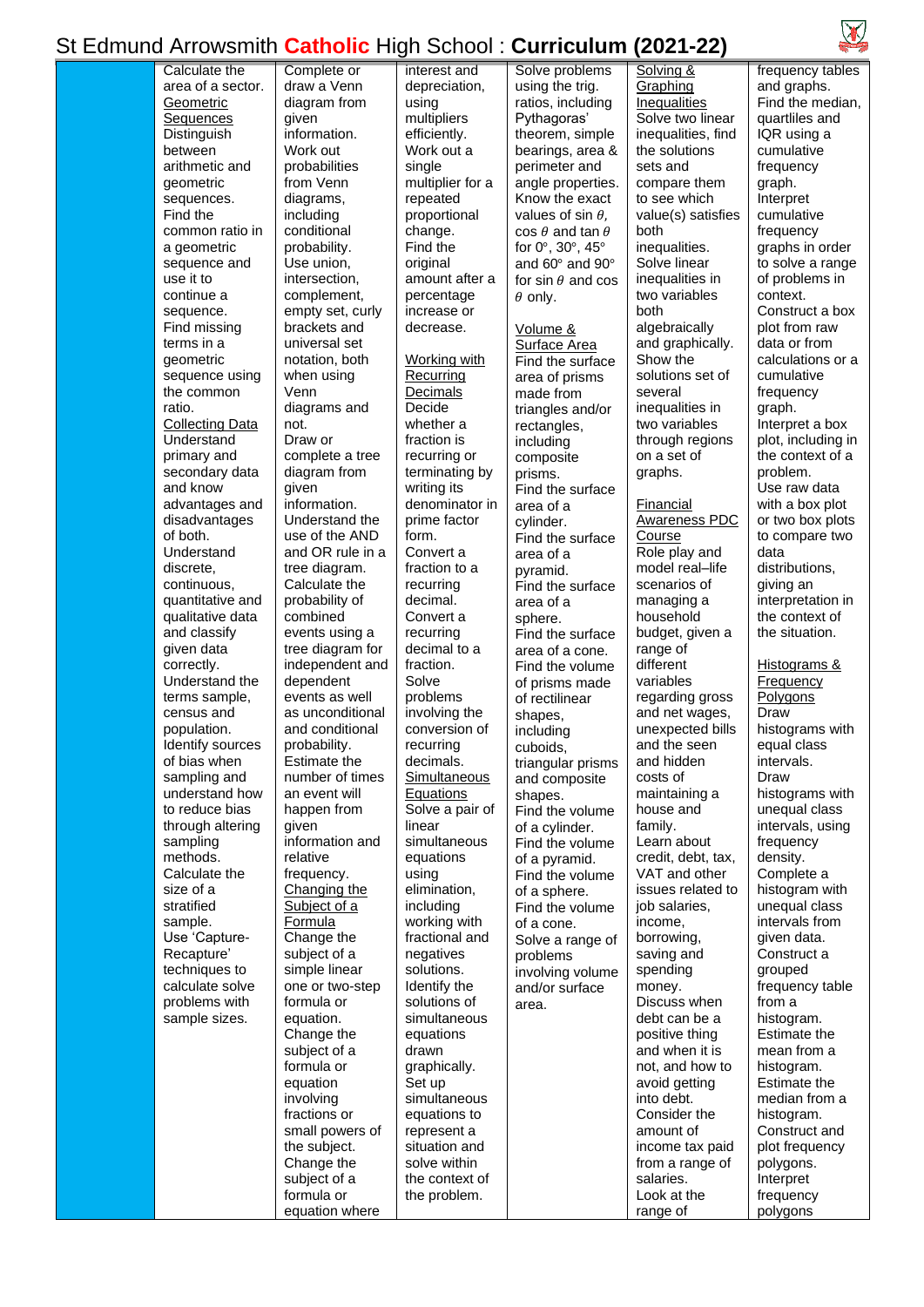

|                  |              | the subject<br>appears on both<br>sides of the<br>original, using<br>factorising to<br>support - simple<br>examples. |              |               | methods used in<br>modern day<br>banking. | including when<br>comparing data<br>distributions. |
|------------------|--------------|----------------------------------------------------------------------------------------------------------------------|--------------|---------------|-------------------------------------------|----------------------------------------------------|
| Assess-<br>ments | Assessment 8 | Assessment 9<br>moved to this<br>half term                                                                           | Assessment 9 | Assessment 10 | Assessment 11                             | EOY<br>Assessment                                  |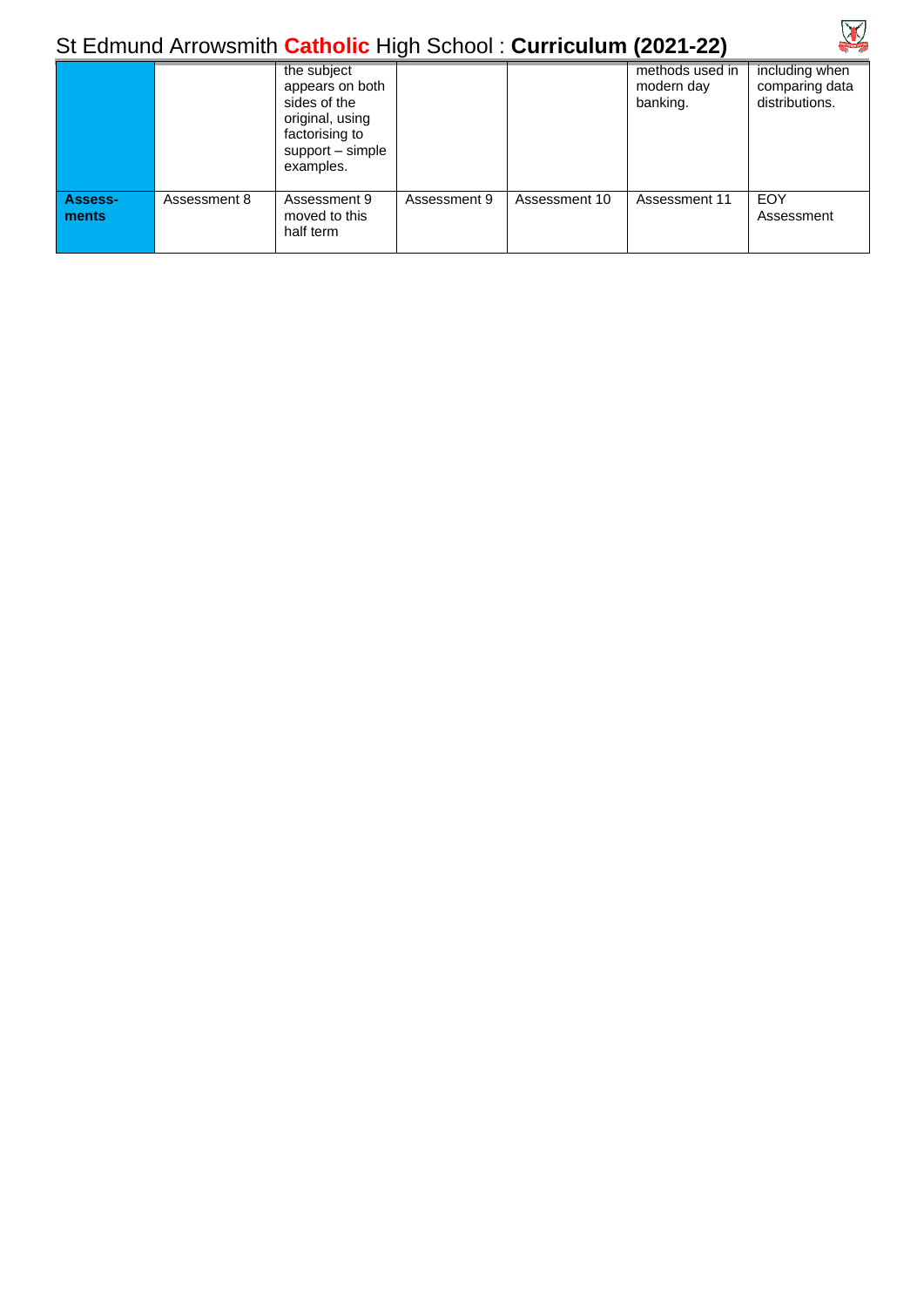

# **SUBJECT: MATHEMATICS – Foundation Pathway - Upper**

| <b>Year Group</b> | <b>YEAR 9</b>                                                                                                                                                                                                                                                                                                                                                                                                                                                                                                                                                                                                                                                                                                                                                                                                                                           |                                                                                                                                                                                                                                                                                                                                                                                                                                                                                                                                                                                                                                                                                                                       |                                                                                                                                                                                                                                                                                                                                                                                                                                                                                                                                                                                                                                                                                                                                                                                                                                                                         |                                                                                                                                                                                                                                                                                                                                                                                                                                                                                                                                                                                                                                                                                                                                                                     |                                                                                                                                                                                                                                                                                                                                                                                                                                                                                                                                                                                                                                                                                                                                                                                                           |                                                                                                                                                                                                                                                                                                                                                                                                                                                                                                                                                                                                                                                                                                                                                                                                                                                |  |  |
|-------------------|---------------------------------------------------------------------------------------------------------------------------------------------------------------------------------------------------------------------------------------------------------------------------------------------------------------------------------------------------------------------------------------------------------------------------------------------------------------------------------------------------------------------------------------------------------------------------------------------------------------------------------------------------------------------------------------------------------------------------------------------------------------------------------------------------------------------------------------------------------|-----------------------------------------------------------------------------------------------------------------------------------------------------------------------------------------------------------------------------------------------------------------------------------------------------------------------------------------------------------------------------------------------------------------------------------------------------------------------------------------------------------------------------------------------------------------------------------------------------------------------------------------------------------------------------------------------------------------------|-------------------------------------------------------------------------------------------------------------------------------------------------------------------------------------------------------------------------------------------------------------------------------------------------------------------------------------------------------------------------------------------------------------------------------------------------------------------------------------------------------------------------------------------------------------------------------------------------------------------------------------------------------------------------------------------------------------------------------------------------------------------------------------------------------------------------------------------------------------------------|---------------------------------------------------------------------------------------------------------------------------------------------------------------------------------------------------------------------------------------------------------------------------------------------------------------------------------------------------------------------------------------------------------------------------------------------------------------------------------------------------------------------------------------------------------------------------------------------------------------------------------------------------------------------------------------------------------------------------------------------------------------------|-----------------------------------------------------------------------------------------------------------------------------------------------------------------------------------------------------------------------------------------------------------------------------------------------------------------------------------------------------------------------------------------------------------------------------------------------------------------------------------------------------------------------------------------------------------------------------------------------------------------------------------------------------------------------------------------------------------------------------------------------------------------------------------------------------------|------------------------------------------------------------------------------------------------------------------------------------------------------------------------------------------------------------------------------------------------------------------------------------------------------------------------------------------------------------------------------------------------------------------------------------------------------------------------------------------------------------------------------------------------------------------------------------------------------------------------------------------------------------------------------------------------------------------------------------------------------------------------------------------------------------------------------------------------|--|--|
| <b>Rationale</b>  | effectively.                                                                                                                                                                                                                                                                                                                                                                                                                                                                                                                                                                                                                                                                                                                                                                                                                                            |                                                                                                                                                                                                                                                                                                                                                                                                                                                                                                                                                                                                                                                                                                                       | To be more fluent in the use of mathematical thinking and language. Be introduced to more advanced numerical,<br>algebraic, geometrical and statistical concepts. Know when and how to use a scientific calculator efficiently and                                                                                                                                                                                                                                                                                                                                                                                                                                                                                                                                                                                                                                      |                                                                                                                                                                                                                                                                                                                                                                                                                                                                                                                                                                                                                                                                                                                                                                     |                                                                                                                                                                                                                                                                                                                                                                                                                                                                                                                                                                                                                                                                                                                                                                                                           |                                                                                                                                                                                                                                                                                                                                                                                                                                                                                                                                                                                                                                                                                                                                                                                                                                                |  |  |
| <b>Topic/Unit</b> | <b>Autumn Term 1</b>                                                                                                                                                                                                                                                                                                                                                                                                                                                                                                                                                                                                                                                                                                                                                                                                                                    | <b>Autumn Term</b><br>2                                                                                                                                                                                                                                                                                                                                                                                                                                                                                                                                                                                                                                                                                               | <b>Spring Term 1</b>                                                                                                                                                                                                                                                                                                                                                                                                                                                                                                                                                                                                                                                                                                                                                                                                                                                    | <b>Spring Term</b>                                                                                                                                                                                                                                                                                                                                                                                                                                                                                                                                                                                                                                                                                                                                                  | <b>Summer Term</b>                                                                                                                                                                                                                                                                                                                                                                                                                                                                                                                                                                                                                                                                                                                                                                                        | <b>Summer Term</b><br>2                                                                                                                                                                                                                                                                                                                                                                                                                                                                                                                                                                                                                                                                                                                                                                                                                        |  |  |
| <b>Knowledge</b>  | $\overline{\phantom{a}}$ Indices &<br>Standard<br>Form<br>$\blacksquare$ Area - Further<br>Quadrilaterals<br>& Circles<br>• Geometric,<br>Fibonacci &<br>Quadratic<br>Sequences                                                                                                                                                                                                                                                                                                                                                                                                                                                                                                                                                                                                                                                                         | • Collecting<br>Data<br>• Parallel<br>Lines &<br>Polygons<br>• Real Life<br>Percentages<br>& Multipliers                                                                                                                                                                                                                                                                                                                                                                                                                                                                                                                                                                                                              | • Pie Charts<br>• Surface Area<br>• Pythagoras'<br>Theorem                                                                                                                                                                                                                                                                                                                                                                                                                                                                                                                                                                                                                                                                                                                                                                                                              | $\blacksquare$ Venn<br>Diagrams &<br>Set<br><b>Notations</b><br>$\blacksquare$ Working<br>with<br>Quadratics<br>• Ratio<br>Contexts                                                                                                                                                                                                                                                                                                                                                                                                                                                                                                                                                                                                                                 | ■ 3D Shapes &<br>Volume<br>• Graphs &<br>Charts<br>• Financial<br>Awareness<br><b>PDC Course</b>                                                                                                                                                                                                                                                                                                                                                                                                                                                                                                                                                                                                                                                                                                          | - Two Way<br>Tables &<br>Averages<br><b>Expressions,</b><br>Equations &<br>Inequalities<br>revisit<br>$\blacksquare$ Angle<br>Properties<br>revisit                                                                                                                                                                                                                                                                                                                                                                                                                                                                                                                                                                                                                                                                                            |  |  |
| <b>Skills</b>     | Indices &<br><b>Standard Form</b><br>Use index laws<br>to simplify and<br>calculate the<br>numerical value<br>of expression<br>involving<br>multiplication,<br>division of<br>powers and<br>powers of a<br>power.<br>Use index laws<br>to calculate the<br>value of<br>numbers raised<br>to fractional<br>powers and to<br>the power zero.<br>Convert<br>between<br>standard form<br>and ordinary<br>numbers (and<br>vice versa) for<br>large and small<br>numbers.<br>Adjust numbers<br>written in<br>incorrect<br>standard form.<br>Use the four<br>rules of<br>arithmetic with<br>numbers written<br>in standard<br>form, using rules<br>of indices where<br>appropriate.<br>Use a calculator<br>efficiently with<br>standard form<br>values.<br><u>Area – Further</u><br><b>Quadrilaterals &amp;</b><br>Circles<br>Find the area of<br>trapezia and | Collecting<br>Data<br>Identify types<br>of data:<br>primary,<br>secondary,<br>discrete,<br>continuous,<br>quantitative<br>and<br>qualitative.<br>Understand<br>sample and<br>population.<br>Design and<br>use data<br>collection<br>sheets for<br>discrete data<br>and<br>continuous<br>grouped data.<br>Understand<br>bias and<br>consider how<br>to eliminate it<br>when<br>sampling.<br><b>Parallel Lines</b><br>& Polygons<br>Recognise and<br>name<br>polygons,<br>including<br>regular and<br>irregular<br>shapes.<br>Calculate the<br>sum of interior<br>angles in a<br>polygon.<br>Calculate the<br>exterior angle<br>of a regular<br>polygon.<br>Calculate the<br>interior angle<br>of a regular<br>polygon. | Pie Charts<br>Construct pie<br>charts, drawing<br>angles to the<br>nearest degree.<br>Interpret pie<br>charts including<br>finding the mode<br>and comparing<br>two pie charts.<br>Compare pie<br>charts<br>representing<br>different totals.<br><b>Surface Area</b><br>Sketch nets of<br>prisms and simple<br>non-prisms in<br>order to identify<br>the surfaces of a<br>prism.<br>Find the total<br>surface area of a<br>prism or simple<br>non-prism.<br>Convert between<br>metric<br>measurements of<br>area.<br>Pythagoras'<br>Theorem<br>Understand and<br>use Pythagoras'<br>theorem to find<br>missing lengths in<br>given right angle<br>triangles $-$ for a<br>hypotenuse and<br>other shorter side.<br>Justify whether a<br>triangle is right-<br>angled using<br>Pythagoras'<br>theorem.<br>Calculate the<br>length of line<br>segments, given<br>their end | Venn<br>Diagrams &<br><b>Set Notation</b><br>Work out<br>probabilities<br>from Venn<br>diagrams or<br>from given<br>sets.<br>Complete or<br>construct a<br>Venn diagram<br>from given<br>information.<br>Use correct<br>set notation for<br>union,<br>intersection,<br>complement,<br>the empty set,<br>the universal<br>set and<br>brackets $\{\}$<br><b>Working with</b><br>Quadratics<br>Expand and<br>simplify double<br>brackets.<br>Factorise<br>quadratic<br>expressions in<br>the form $x^2$ +<br>$bx + c$ .<br>Generate<br>points and plot<br>graphs of<br>quadratic<br>functions.<br>Identify the<br>turning point<br>and line of<br>symmetry of a<br>quadratic<br>graph.<br>Ratio Contexts<br>Use a variety<br>of measures in<br>ratio and<br>proportion | 3D Shapes &<br>Volume<br>Identify and<br>name common<br>3D shapes.<br>Know and use<br>the formulae to<br>calculate the<br>volume of a<br>cube, cuboid<br>and triangular<br>prism.<br>Find the volume<br>of a range of<br>different<br>composite<br>prisms made<br>from cubes.<br>cuboids and<br>triangular<br>prisms.<br>Convert<br>between metric<br>measures of<br>volume and<br>capacity.<br>Graphs & Charts<br>Draw and<br>interpret a range<br>of diagrams:<br>pictograms, bar<br>charts, dual bar<br>charts,<br>composite bar<br>charts, bar-line<br>graphs, vertical<br>line charts, line<br>graphs, time<br>series graphs,<br>histograms with<br>equal class<br>widths and stem<br>and leaf<br>diagrams.<br>Calculate total<br>population from<br>a graph, chart or<br>table.<br>Find the median, | Two Way Tables<br>& Averages<br>Complete given<br>two-way tables.<br>Construct a two-<br>way table from<br>given<br>information in<br>order to solve a<br>problem.<br>Complete given<br>frequency trees.<br>Construct a<br>frequency tree<br>from given<br>information in<br>order to solve a<br>problem.<br>Find the median,<br>mean and range<br>from a<br>frequency table.<br>Find the range,<br>modal class<br>interval and<br>class interval<br>containing the<br>median from a<br>group frequency<br>table.<br>Find the<br>estimated mean<br>from a grouped<br>frequency table<br>and appreciate<br>why it is an<br>estimate.<br>Expressions,<br>Equations &<br>Inequalities<br>Simplify<br>expressions by<br>adding,<br>subtracting,<br>multiplying and<br>dividing terms<br>including those<br>with powers.<br>Simplify<br>expressions |  |  |
|                   | parallelograms.                                                                                                                                                                                                                                                                                                                                                                                                                                                                                                                                                                                                                                                                                                                                                                                                                                         | Solve simple<br>problems                                                                                                                                                                                                                                                                                                                                                                                                                                                                                                                                                                                                                                                                                              | coordinates.                                                                                                                                                                                                                                                                                                                                                                                                                                                                                                                                                                                                                                                                                                                                                                                                                                                            | problems<br>related to:                                                                                                                                                                                                                                                                                                                                                                                                                                                                                                                                                                                                                                                                                                                                             | mode and range                                                                                                                                                                                                                                                                                                                                                                                                                                                                                                                                                                                                                                                                                                                                                                                            | involving<br>brackets.                                                                                                                                                                                                                                                                                                                                                                                                                                                                                                                                                                                                                                                                                                                                                                                                                         |  |  |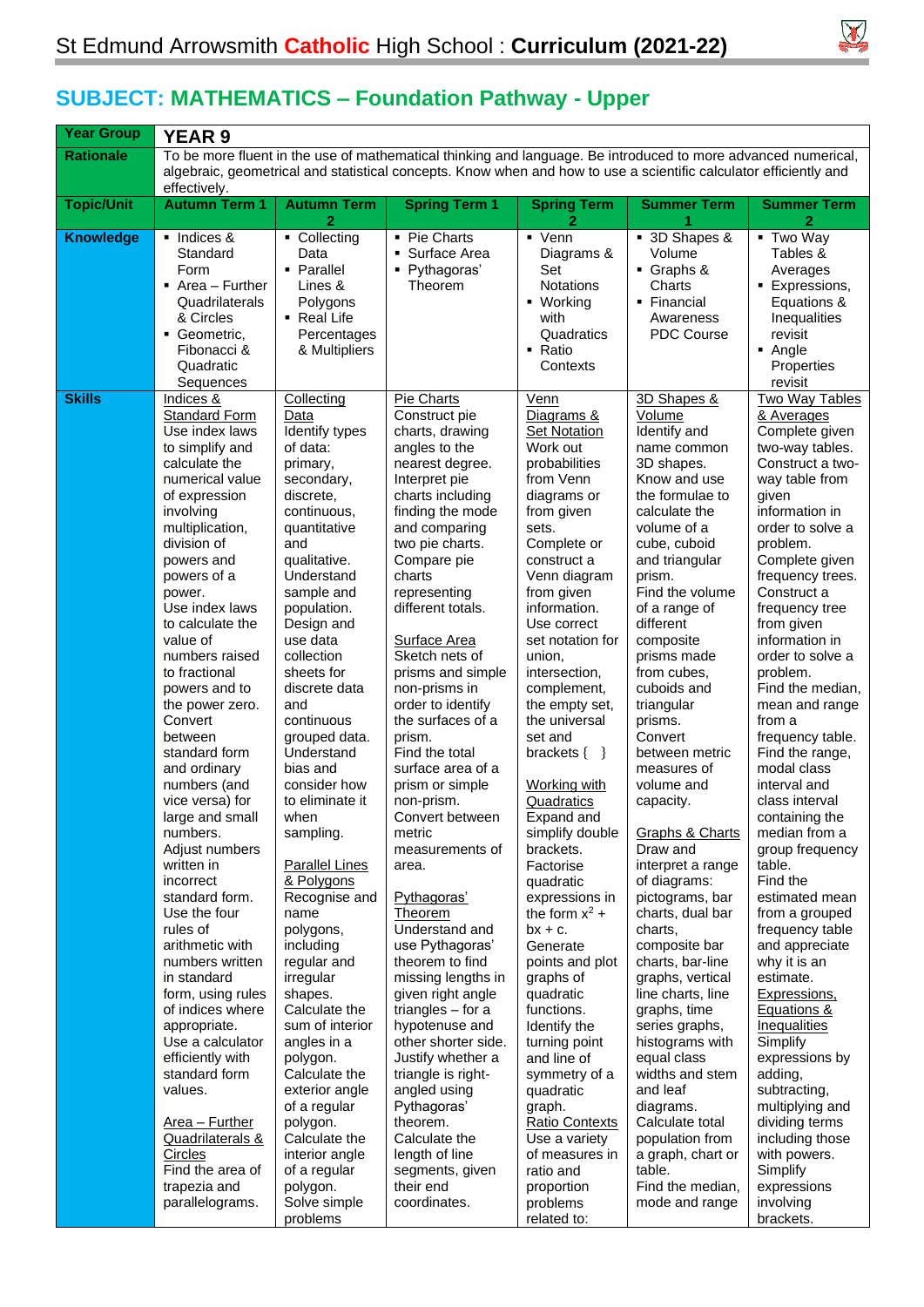|                | Name and          | involving          | Manipulate other   | currency     | from a stem and    | Factorise fully         |
|----------------|-------------------|--------------------|--------------------|--------------|--------------------|-------------------------|
|                | identify parts of | interior and       | shapes in order to | conversions, | leaf diagram.      | into single             |
|                | a circle.         | exterior           | use Pythagoras'    | rate of pay, | Compare two        | brackets.               |
|                | Recall and use    | angles.            | theorem.           | best value.  | distributions      | Solve a range of        |
|                | the formulae to   | Use the angle      | Calculate the      |              | using              | linear equations        |
|                | find the area     | properties of      | length of a line   |              | appropriate        | with integer            |
|                |                   |                    |                    |              |                    |                         |
|                | and               | parallel lines:    | segment on a co-   |              | averages and       | coefficients.           |
|                | circumference of  | alternate, co-     | ordinate grid.     |              | spread, either     | Form and solve          |
|                | a circle, giving  | interior and       |                    |              | from raw data or   | equations from          |
|                | answers as        | corresponding.     |                    |              | given diagrams,    | given                   |
|                | decimals or in    | Use angle          |                    |              | including within   | information and         |
|                | terms of pi.      | properties to      |                    |              | a context.         | interpret the           |
|                | Find the radius   | solve a range      |                    |              |                    | results in the          |
|                | or diameter       | of missing         |                    |              | Financial          | context of the          |
|                |                   |                    |                    |              |                    |                         |
|                | given the area of | angle              |                    |              | Awareness PDC      | problem.                |
|                | circumference of  | problems.          |                    |              | Course             | Answer 'show            |
|                | a circle.         | Identify           |                    |              | Role play and      | that' questions         |
|                | Find the          | congruent          |                    |              | model real-life    | using a range of        |
|                | perimeter and     | shapes by          |                    |              | scenarios of       | algebraic               |
|                | area of semi-     | eye.               |                    |              | managing a         | techniques.             |
|                | circles and       |                    |                    |              | household          | Solve linear            |
|                | quarter circles.  | Real Life          |                    |              | budget, given a    | inequalities in         |
|                | Find the          | Percentages &      |                    |              | range of           | one variable and        |
|                | perimeter and     | <b>Multipliers</b> |                    |              | different          | represent the           |
|                |                   |                    |                    |              |                    |                         |
|                | area of           | Use                |                    |              | variables          | solution on a           |
|                | composite         | percentages in     |                    |              | regarding gross    | number line.            |
|                | shapes made       | real-life          |                    |              | and net wages,     | Solve 'double           |
|                | from partial      | contexts           |                    |              | unexpected bills   | inequalities'           |
|                | circles.          | including          |                    |              | and the seen       | such as $-3 < 2x$       |
|                |                   | percentages        |                    |              | and hidden         | $+1 < 7.$               |
|                | Geometric &       | greater than       |                    |              | costs of           | Solve two               |
|                | Quadratic         | 100%:              |                    |              | maintaining a      | inequalities in x       |
|                | Sequences         | Price after        |                    |              | house and          | and find the            |
|                | Continue a        | VAT, value of      |                    |              | family.            | value(s) that           |
|                | quadratic         | profit and loss,   |                    |              | Learn about        | satisfy both.           |
|                |                   |                    |                    |              |                    |                         |
|                | sequence and      | simple             |                    |              | credit, debt, tax, | Use inequality          |
|                | use the nth term  | interest, tax      |                    |              | VAT and other      | notation to             |
|                | to generate       | calculations.      |                    |              | issues related to  | express error           |
|                | terms.            | Use decimal        |                    |              | job salaries,      | intervals for           |
|                | Justify whether   | multipliers to     |                    |              | income,            | rounding and            |
|                | a terms is        | find               |                    |              | borrowing,         | truncation.             |
|                | contained in a    | percentages of     |                    |              | saving and         |                         |
|                | quadratic         | quantities and     |                    |              | spending           | <b>Angle Properties</b> |
|                | sequence.         | the value of       |                    |              | money.             | Solve a range of        |
|                | Distinguish       | quantities after   |                    |              | Discuss when       | geometric               |
|                | between           | a percentage       |                    |              | debt can be a      | problems                |
|                | arithmetic,       | increase or        |                    |              | positive thing     | involving               |
|                | Fibonacci and     |                    |                    |              | and when it is     |                         |
|                |                   | decrease.          |                    |              |                    | missing angles,         |
|                | geometric         |                    |                    |              | not, and how to    | giving reasons,         |
|                | sequences.        |                    |                    |              | avoid getting      | using the               |
|                | Find missing      |                    |                    |              | into debt.         | following               |
|                | terms in a        |                    |                    |              | Consider the       | properties:             |
|                | Fibonacci type    |                    |                    |              | amount of          | angles on a             |
|                | sequence.         |                    |                    |              | income tax paid    | straight line,          |
|                | Continue a        |                    |                    |              | from a range of    | angles around a         |
|                | geometric         |                    |                    |              | salaries.          | point, vertically       |
|                | sequence and      |                    |                    |              | Look at the        | opposite angles,        |
|                | find the common   |                    |                    |              | range of           | angles inside a         |
|                | ratio.            |                    |                    |              | methods used in    | triangle, angles        |
|                |                   |                    |                    |              | modern day         | inside a                |
|                |                   |                    |                    |              | banking.           | quadrilateral,          |
|                |                   |                    |                    |              |                    | isosceles               |
|                |                   |                    |                    |              |                    |                         |
|                |                   |                    |                    |              |                    | triangles,              |
|                |                   |                    |                    |              |                    | corresponding,          |
|                |                   |                    |                    |              |                    | alternate and           |
|                |                   |                    |                    |              |                    | co-interior             |
|                |                   |                    |                    |              |                    | angles                  |
| <b>Assess-</b> | Assessment 8      |                    | Assessment 9       | Assessment   | Assessment 11      | EOY                     |
| ments          |                   |                    |                    | 10           |                    | Assessment              |
|                |                   |                    |                    |              |                    |                         |

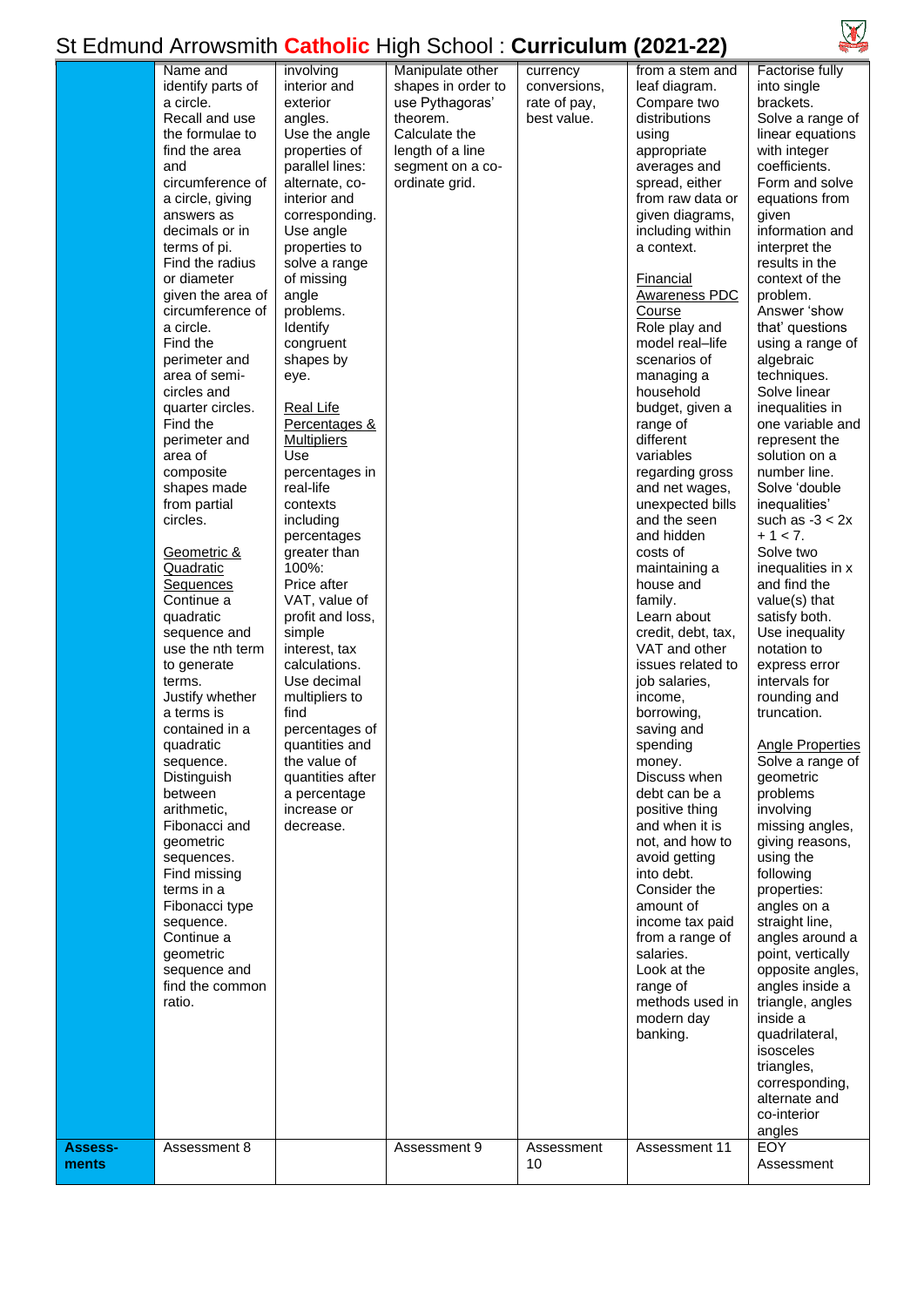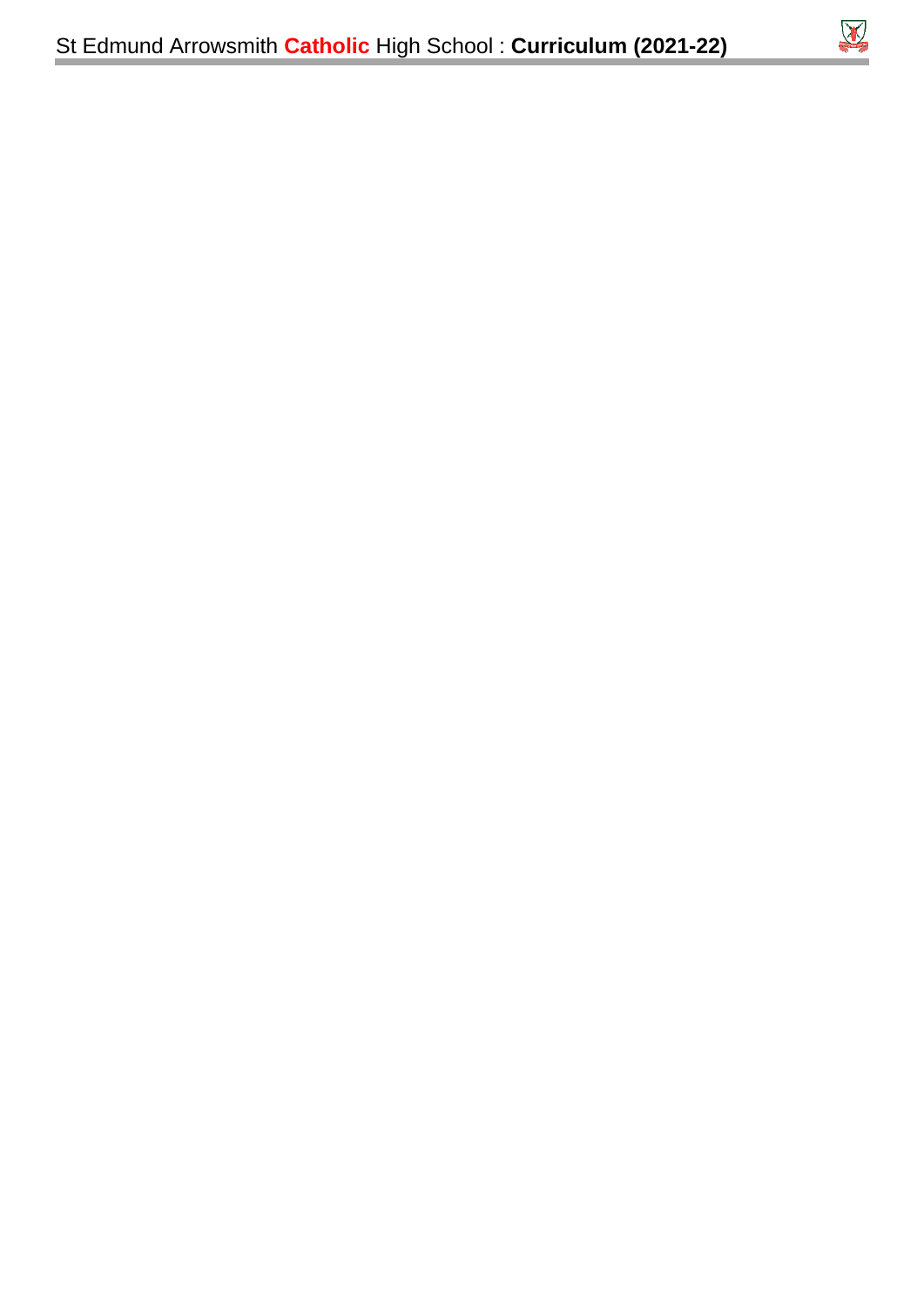

### **SUBJECT: MATHEMATICS – Foundation Pathway - Lower**

| <b>Year Group</b>              | Year <sub>9</sub>                                                                                                                                                                                                                                                                                                                                                                                                                                                                                                                                                                                                                                                                                                                                                                              |                                                                                                                                                                                                                                                                                                                                                                                                                                                                                                                                                                                                                                                                                 |                                                                                                                                                                                                                                                                                                                                                                                                                                                                                                                                                                                                                                                                                                                                                                                            |                                                                                                                                                                                                                                                                                                                                                                                                                                                                                                                                                                                                                                                                                                  |                                                                                                                                                                                                                                                                                                                                                                                                                                                                                                                                                                                                                                                                                                                                                                           |                                                                                                                                                                                                                                                                                                                                                                                                                                                                                                                                                                                                                                                                                                                                                        |  |  |
|--------------------------------|------------------------------------------------------------------------------------------------------------------------------------------------------------------------------------------------------------------------------------------------------------------------------------------------------------------------------------------------------------------------------------------------------------------------------------------------------------------------------------------------------------------------------------------------------------------------------------------------------------------------------------------------------------------------------------------------------------------------------------------------------------------------------------------------|---------------------------------------------------------------------------------------------------------------------------------------------------------------------------------------------------------------------------------------------------------------------------------------------------------------------------------------------------------------------------------------------------------------------------------------------------------------------------------------------------------------------------------------------------------------------------------------------------------------------------------------------------------------------------------|--------------------------------------------------------------------------------------------------------------------------------------------------------------------------------------------------------------------------------------------------------------------------------------------------------------------------------------------------------------------------------------------------------------------------------------------------------------------------------------------------------------------------------------------------------------------------------------------------------------------------------------------------------------------------------------------------------------------------------------------------------------------------------------------|--------------------------------------------------------------------------------------------------------------------------------------------------------------------------------------------------------------------------------------------------------------------------------------------------------------------------------------------------------------------------------------------------------------------------------------------------------------------------------------------------------------------------------------------------------------------------------------------------------------------------------------------------------------------------------------------------|---------------------------------------------------------------------------------------------------------------------------------------------------------------------------------------------------------------------------------------------------------------------------------------------------------------------------------------------------------------------------------------------------------------------------------------------------------------------------------------------------------------------------------------------------------------------------------------------------------------------------------------------------------------------------------------------------------------------------------------------------------------------------|--------------------------------------------------------------------------------------------------------------------------------------------------------------------------------------------------------------------------------------------------------------------------------------------------------------------------------------------------------------------------------------------------------------------------------------------------------------------------------------------------------------------------------------------------------------------------------------------------------------------------------------------------------------------------------------------------------------------------------------------------------|--|--|
| <b>Rationale</b>               |                                                                                                                                                                                                                                                                                                                                                                                                                                                                                                                                                                                                                                                                                                                                                                                                |                                                                                                                                                                                                                                                                                                                                                                                                                                                                                                                                                                                                                                                                                 | Consolidate and extend mathematical thinking and language. Be introduced to more advanced numerical,<br>algebraic, geometrical and statistical concepts. Be more confident using a scientific calculator effectively.                                                                                                                                                                                                                                                                                                                                                                                                                                                                                                                                                                      |                                                                                                                                                                                                                                                                                                                                                                                                                                                                                                                                                                                                                                                                                                  |                                                                                                                                                                                                                                                                                                                                                                                                                                                                                                                                                                                                                                                                                                                                                                           |                                                                                                                                                                                                                                                                                                                                                                                                                                                                                                                                                                                                                                                                                                                                                        |  |  |
| <b>Topic/Unit</b>              | <b>Autumn Term 1</b>                                                                                                                                                                                                                                                                                                                                                                                                                                                                                                                                                                                                                                                                                                                                                                           | <b>Autumn Term</b><br>$\overline{2}$                                                                                                                                                                                                                                                                                                                                                                                                                                                                                                                                                                                                                                            | <b>Spring Term 1</b>                                                                                                                                                                                                                                                                                                                                                                                                                                                                                                                                                                                                                                                                                                                                                                       | <b>Spring Term</b><br>2                                                                                                                                                                                                                                                                                                                                                                                                                                                                                                                                                                                                                                                                          | <b>Summer Term</b><br>1                                                                                                                                                                                                                                                                                                                                                                                                                                                                                                                                                                                                                                                                                                                                                   | <b>Summer Term</b><br>$\overline{2}$                                                                                                                                                                                                                                                                                                                                                                                                                                                                                                                                                                                                                                                                                                                   |  |  |
| <b>Knowledge</b>               | · Indices, Order<br>of Operations<br>& Standard<br>Form<br>$\blacksquare$ Area –<br>Circles.<br>Triangles &<br>Quadrilateral<br>• Sequences &<br><b>Nth Terms</b>                                                                                                                                                                                                                                                                                                                                                                                                                                                                                                                                                                                                                              | • Collecting<br>Data<br>• Parallel<br>Lines &<br>Angles<br>• Real Life<br>Percentages                                                                                                                                                                                                                                                                                                                                                                                                                                                                                                                                                                                           | • Pie Charts<br>Surface Area<br>Pythagoras'<br>٠<br>Theorem                                                                                                                                                                                                                                                                                                                                                                                                                                                                                                                                                                                                                                                                                                                                | $\blacksquare$ Venn<br>Diagrams &<br>Set<br><b>Notations</b><br>• Solving<br>Linear<br>Equations<br>• Ratio<br>Contexts                                                                                                                                                                                                                                                                                                                                                                                                                                                                                                                                                                          | • 3D Shapes &<br>Volume<br>• Graphs &<br>Charts<br>• Financial<br>Awareness<br><b>PDC Course</b>                                                                                                                                                                                                                                                                                                                                                                                                                                                                                                                                                                                                                                                                          | ■ Two Way<br>Tables<br>• Ratio &<br>Proportion<br>revisit<br>• Working with<br>Expressions<br>revisit                                                                                                                                                                                                                                                                                                                                                                                                                                                                                                                                                                                                                                                  |  |  |
| <b>Skills</b><br><b>Skills</b> | Indices, Order of<br>Operations &<br><b>Standard Form</b><br>Use index laws<br>to multiply and<br>divide numbers<br>written in index<br>notation.<br>Use index laws<br>to evaluate<br>numbers written<br>to the power of a<br>simple unit<br>fraction or the<br>power zero.<br>Use brackets<br>and the hier-<br>archy of opera-<br>tions, including<br>powers.<br>Convert<br>between<br>standard form<br>and ordinary<br>numbers (and<br>vice versa) for<br>large and small<br>numbers.<br>Use the four<br>rules of<br>arithmetic with<br>numbers written<br>in standard<br>form, in very<br>simple cases.<br>Use a calculator<br>to enter simple<br>standard form<br>calculations and<br>interpret the<br>display.<br>Area - Circles,<br><b>Triangles &amp;</b><br>Quadrilaterals<br>Find the | Collecting<br>Data<br>Identify types<br>of data:<br>primary,<br>secondary,<br>discrete,<br>continuous,<br>quantitative<br>and qualitative<br>(with support).<br>Understand<br>sample and<br>population.<br>Design and<br>use data<br>collection<br>sheets for<br>discrete data<br>and<br>continuous<br>grouped data.<br>Understand<br>bias and<br>consider how<br>to eliminate it<br>when<br>sampling.<br><b>Parallel Lines</b><br>& Angles<br>Find missing<br>angles in<br>different<br>triangles and<br>quadrilaterals.<br>Use the<br>properties of<br>right angles,<br>angles on a<br>straight line,<br>angles at a<br>point and<br>vertically<br>opposite<br>angles to find | Pie Charts<br>Construct pie<br>charts, drawing<br>angles to the<br>nearest degree.<br>Interpret simple<br>pie charts<br>including finding<br>the mode.<br>Compare pie<br>charts<br>representing<br>different totals,<br>using simple<br>proportions such<br>as $\frac{1}{2}$ and $\frac{1}{4}$<br><b>Surface Area</b><br>Recall and use<br>the formulae for<br>the area of a<br>rectangle and<br>triangle.<br>Find the total<br>surface area of a<br>simple prism or<br>non-prism made<br>from rectangular<br>and triangular<br>faces.<br>Convert between<br>metric<br>measurements of<br>area.<br>Pythagoras'<br>Theorem<br>Substitute given<br>values into<br>Pythagoras'<br>theorem.<br>Understand and<br>use Pythagoras'<br>theorem to find<br>missing lengths in<br>given right angle | Venn<br>Diagrams &<br><b>Set Notation</b><br>Work out<br>probabilities<br>from Venn<br>diagrams or<br>from given<br>sets.<br>Complete or<br>construct a<br>Venn diagram<br>from simple<br>given<br>information.<br>Use correct<br>set notation for<br>union,<br>intersection,<br>complement,<br>the empty set,<br>the universal<br>set and<br>brackets $\{\}$ -<br>all in very<br>simple cases.<br>Solving Linear<br><b>Equations</b><br>Write simple<br>expressions or<br>equations from<br>given<br>information.<br>Solve linear<br>equations with<br>integer<br>coefficients<br>where the<br>unknown<br>appears on<br>either side,<br>extending to<br>both sides in<br>simple cases.<br>Solve | 3D Shapes &<br>Volume<br>Identify and<br>name common<br>3D shapes.<br>Know and use<br>the formulae to<br>calculate the<br>volume of a<br>cube, cuboid<br>and triangular<br>prism.<br>Find the volume<br>of a range of<br>different simple<br>composite right-<br>prisms made<br>from cubes,<br>cuboids and<br>triangular<br>prisms.<br><b>Graphs &amp; Charts</b><br>Draw and<br>interpret a range<br>of diagrams:<br>pictograms, bar<br>charts, dual bar<br>charts,<br>composite bar<br>charts, bar-line<br>graphs, vertical<br>line charts, line<br>graphs, time<br>series graphs,<br>histograms with<br>equal class<br>widths and stem<br>and leaf<br>diagrams.<br>Find the<br>greatest and<br>least value from<br>a bar chart or<br>table of data.<br>Calculate total | <b>Two Way Tables</b><br>Complete given<br>two-way tables.<br>Construct a<br>small two-way<br>table from given<br>information in<br>order to solve a<br>problem.<br>Complete given<br>frequency trees<br>Ratio &<br>Proportion<br>Revisit<br>Write a ratio to<br>describe a<br>situation or to<br>represent a<br>division of parts.<br>Simplify ratios<br>including writing<br>ratios in simple<br>unitary form.<br>Share a quantity<br>in a given ratio<br>including 3 part<br>ratios.<br>Interchange<br>between<br>fractions and<br>ratios.<br>Convert<br>between<br>currencies in a<br>range of<br>contexts.<br>Manipulate<br>recipes in a<br>range of<br>contexts.<br>Solve proportion<br>problems using<br>the unitary<br>method.<br>Work out and |  |  |
|                                | perimeter of<br>rectangles,<br>triangles,<br>parallelograms<br>and trapezia.                                                                                                                                                                                                                                                                                                                                                                                                                                                                                                                                                                                                                                                                                                                   | missing<br>angles.<br>Identify and<br>mark parallel<br>lines on<br>diagrams.                                                                                                                                                                                                                                                                                                                                                                                                                                                                                                                                                                                                    | triangles $-$ for a<br>hypotenuse and<br>other shorter side.                                                                                                                                                                                                                                                                                                                                                                                                                                                                                                                                                                                                                                                                                                                               | equations<br>involving<br>brackets.<br>Rearrange<br>simple<br>equations                                                                                                                                                                                                                                                                                                                                                                                                                                                                                                                                                                                                                          | population from<br>a graph, chart or<br>table.<br>Find the median,<br>mode and range                                                                                                                                                                                                                                                                                                                                                                                                                                                                                                                                                                                                                                                                                      | justify which<br>product offers<br>the best value<br>for money, in<br>simple cases.                                                                                                                                                                                                                                                                                                                                                                                                                                                                                                                                                                                                                                                                    |  |  |